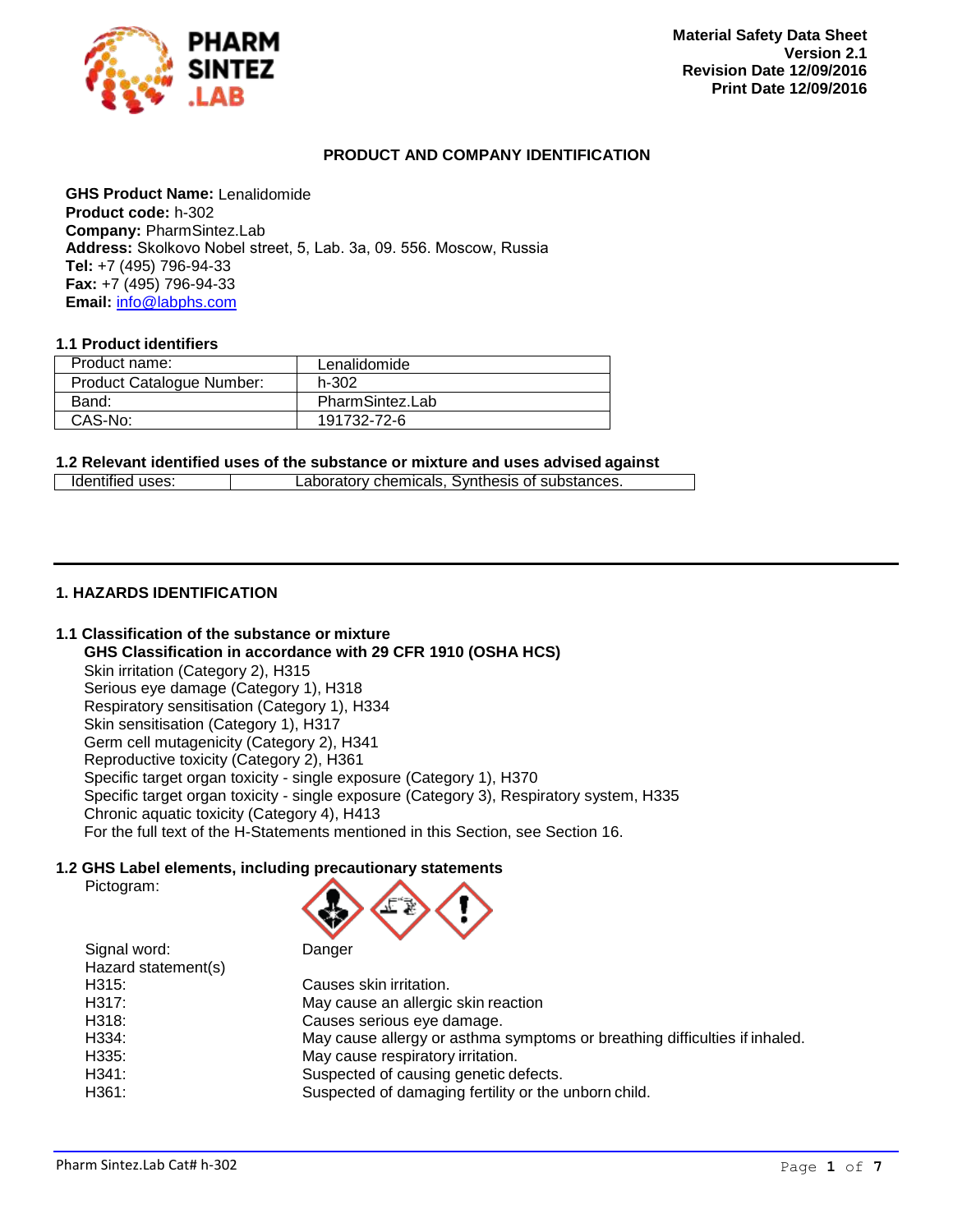| Version: 2.1               | Revision Date: 12.09.2016                                                                                                           | Print Date: 12.09.2016 |
|----------------------------|-------------------------------------------------------------------------------------------------------------------------------------|------------------------|
| H370:                      | Causes damage to organs.                                                                                                            |                        |
| H413:                      | May cause long lasting harmful effects to aquatic life.                                                                             |                        |
| Precautionary statement(s) |                                                                                                                                     |                        |
| P201:                      | Obtain special instructions before use.                                                                                             |                        |
| P202:                      | Do not handle until all safety precautions have been read and understood.                                                           |                        |
| P260:                      | Do not breathe dust/ fume/ gas/ mist/ vapors/ spray.                                                                                |                        |
| P264:                      | Wash skin thoroughly after handling.                                                                                                |                        |
| P270:                      | Do not eat, drink or smoke when using this product.                                                                                 |                        |
| P271:                      | Use only outdoors or in a well-ventilated area.                                                                                     |                        |
| P272:                      | Contaminated work clothing should not be allowed out of the workplace.                                                              |                        |
| P273:                      | Avoid release to the environment.                                                                                                   |                        |
| P280:                      | Wear protective gloves/ eye protection/ face protection.                                                                            |                        |
| $P302 + P352$ :            | IF ON SKIN: Wash with plenty of soap and water.                                                                                     |                        |
| $P304 + P340$ :            | IF INHALED: Remove victim to fresh air and keep at rest in a position comfortable<br>for breathing.                                 |                        |
| P305 + P351 + P338:        | IF IN EYES: Rinse cautiously with water for several minutes. Remove<br>contact lenses, if present and easy to do. Continue rinsing. |                        |
| P310:                      | Immediately call a POISON CENTER/doctor.                                                                                            |                        |
| P321:                      | Specific treatment (see supplemental first aid instructions on this label).                                                         |                        |
| $P333 + P313$              | If skin irritation or rash occurs: Get medical advice/attention.                                                                    |                        |
| P362:                      | Take off contaminated clothing and wash before reuse.                                                                               |                        |
| $P403 + P233$ :            | Store in a well-ventilated place. Keep container tightly closed.                                                                    |                        |
| P405:                      | Store locked up.                                                                                                                    |                        |
| P501:                      | Dispose of contents/ container to an approved waste disposal plant.                                                                 |                        |

## **1.3 Hazards not otherwise classified (HNOC) or not covered by GHS** - none

## **2. COMPOSITION/INFORMATION ON INGREDIENTS**

## **2.1 Substances**

| Synonyms:         | CC5013; CC-5013; CC 5013; IMiD1; Lenalidomide; US brand name:<br>Revlimid. |
|-------------------|----------------------------------------------------------------------------|
| Formula:          | $C_{13}H_{13}N_3O_3$                                                       |
| Molecular weight: | 259.26                                                                     |
| CAS-No:           | 191732-72-6                                                                |

## **Hazardous components**

| Component    | Classification                                                                                                                                            | Concentration |
|--------------|-----------------------------------------------------------------------------------------------------------------------------------------------------------|---------------|
| Lenalidomide | Skin Irrit. 2; Eye Dam. 1; Resp. Sens. 1; Skin Sens. 1; Muta. 2; Repr. 2; STOT<br>SE 3; Aquatic Chronic 4; H315, H317, H318, H334, H335, H341, H361, H413 | $\leq$ 100 %  |
|              | For the full text of the H-Statements mentioned in this Section see Section 16                                                                            |               |

or the full text of the H-Statements mentioned in this Section, see Section 16.

## **3. FIRST AID MEASURES**

#### **3.1 Description of first aid measures**

#### **General advice**

Consult a physician. Show this safety data sheet to the doctor in attendance.Move out of dangerous area. **If inhaled**

If breathed in, move person into fresh air. If not breathing, give artificial respiration. Consult a physician. **In case of skin contact**

Wash off with soap and plenty of water. Take victim immediately to hospital. Consult a physician.

#### **In case of eye contact**

Rinse thoroughly with plenty of water for at least 15 minutes and consult a physician.

## **If swallowed**

Never give anything by mouth to an unconscious person. Rinse mouth with water. Consult a physician.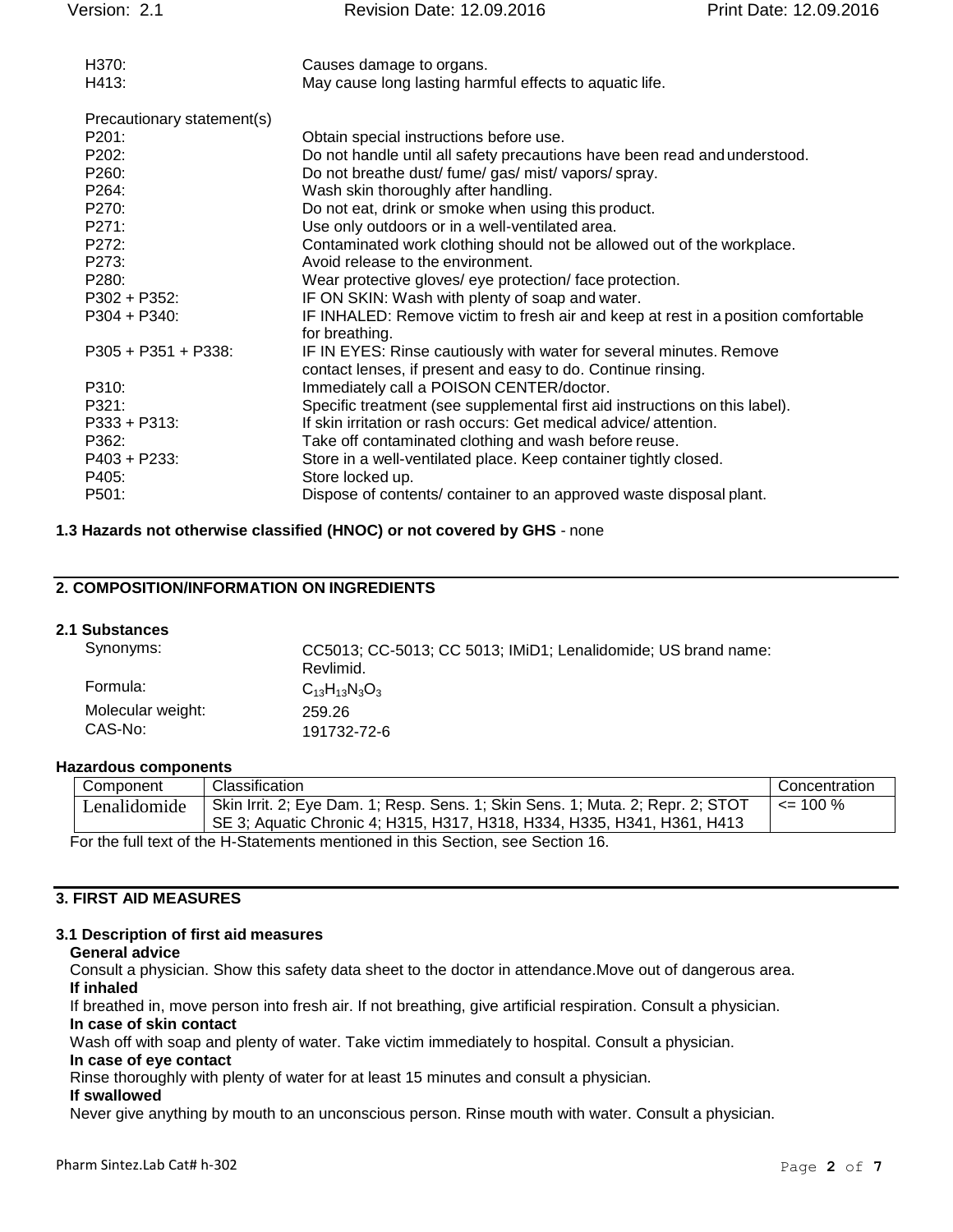## **3.2 Most important symptoms and effects, both acute and delayed**

The most important known symptoms and effects are described in the labelling (see section 2.2) and/or in section 11

**3.3 Indication of any immediate medical attention and special treatment needed** No data available

## **4. FIREFIGHTING MEASURES**

## **4.1 Extinguishing media**

## **Suitable extinguishing media**

Use water spray, alcohol-resistant foam, dry chemical or carbon dioxide.

**4.2 Special hazards arising from the substance or mixture** No data available

### **4.3 Advice for firefighters**

Wear self-contained breathing apparatus for firefighting if necessary.

### **4.4 Further information**

No data available

## **5. ACCIDENTAL RELEASE MEASURES**

#### **5.1 Personal precautions, protective equipment and emergency procedures**

Use personal protective equipment. Avoid dust formation. Avoid breathing vapors, mist or gas. Ensure adequate ventilation. Evacuate personnel to safe areas. Avoid breathing dust. For personal protection see section 8.

#### **5.2 Environmental precautions**

Prevent further leakage or spillage if safe to do so. Do not let product enter drains.

### **5.3 Methods and materials for containment and cleaning up**

Pick up and arrange disposal without creating dust. Sweep up and shovel. Keep in suitable, closed containers for disposal.

## **5.4 Reference to other sections**

For disposal see section 13.

## **6. HANDLING AND STORAGE**

## **6.1 Precautions for safe handling**

Avoid contact with skin and eyes. Avoid formation of dust and aerosols. Provide appropriate exhaust ventilation at places where dust is formed. For precautions see section 2.2.

### **6.2 Conditions for safe storage, including any incompatibilities**

Keep container tightly closed in a dry and well-ventilated place. Recommended storage temperature: 2 - 8 °C for short term (weeks to 3 months) or -20°C for long term (3 months to years).

Keep in a dry place.

### **6.3 Specific end use(s)**

Apart from the uses mentioned in section 1.2 no other specific uses are stipulated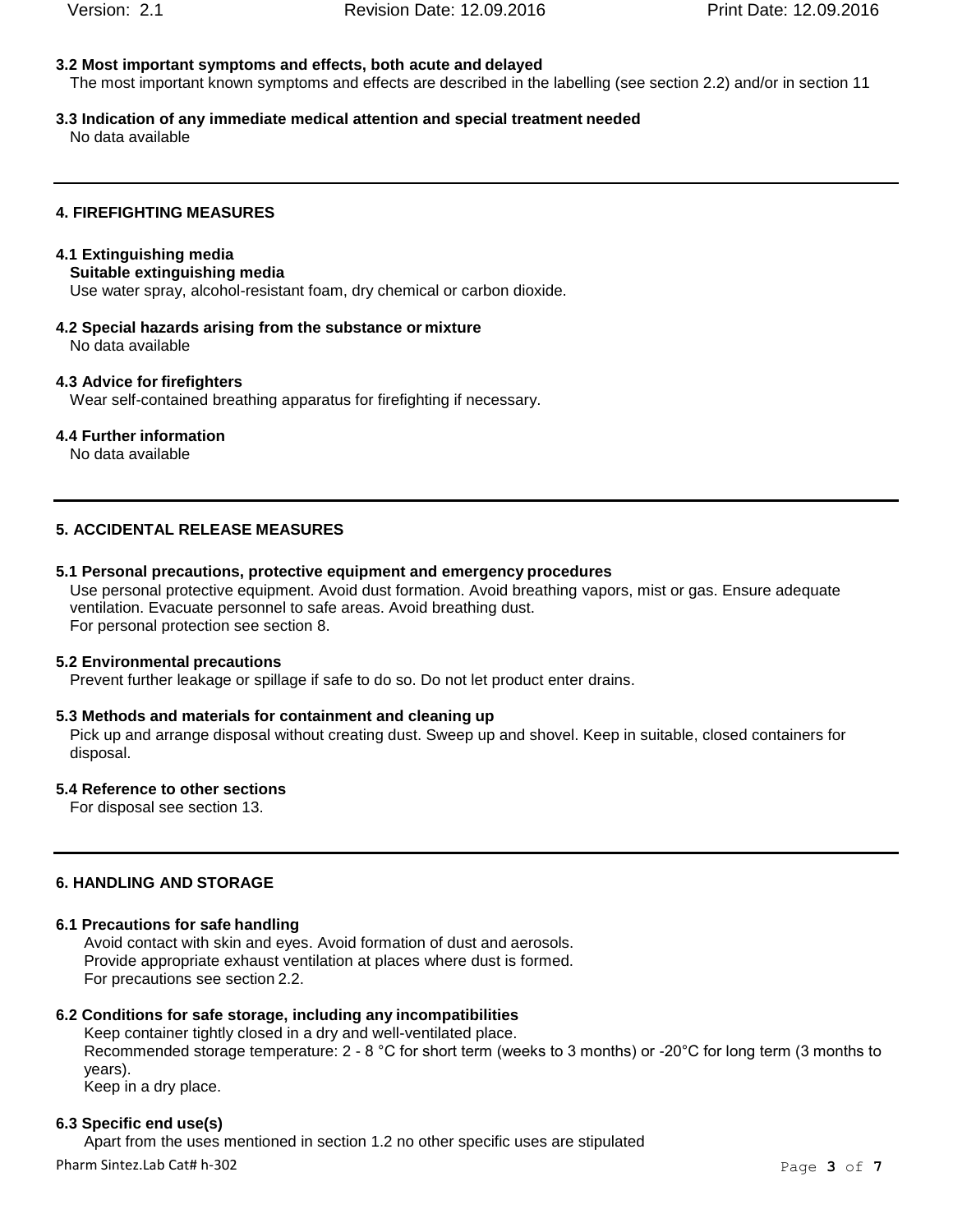## **7. EXPOSURE CONTROLS/PERSONAL PROTECTION**

## **7.1 Control parametersComponents with workplace control parameters**

| Component        | CAS<br>S-No.                                                          | Value | parameters<br>Control | $\overline{\phantom{0}}$<br>Basis |
|------------------|-----------------------------------------------------------------------|-------|-----------------------|-----------------------------------|
| <br>Lenalidomide | 70 <sub>0</sub><br>$\sim$<br>⊸∼<br>'9،<br>ノート<br>. .<br>ັ<br><u>_</u> | N/A   | N/A                   | N/A                               |

## **7.2 Exposure controls**

## **Appropriate engineering controls**

Handle in accordance with good industrial hygiene and safety practice. Wash hands before breaks and at the end of workday.

## **Personal protective equipment**

## **Eye/face protection**

Face shield and safety glasses Use equipment for eye protection tested and approved under appropriate government standards such as NIOSH (US) or EN 166(EU).

## **Skin protection**

Handle with gloves. Gloves must be inspected prior to use. Use proper glove removal technique (without touching glove's outer surface) to avoid skin contact with this product. Dispose of contaminated gloves after use in accordance with applicable laws and good laboratory practices. Wash and dry hands.

## **Body Protection**

Complete suit protecting against chemicals, The type of protective equipment must be selected according to the concentration and amount of the dangerous substance at the specific workplace.

## **Respiratory protection**

Where risk assessment shows air-purifying respirators are appropriate use a full-face particle respirator type N100 (US) or type P3 (EN 143) respirator cartridges as a backup to engineering controls. If the respirator is the sole means of protection, use a full-face supplied air respirator. Use respirators and components tested and approved under appropriate government standards such as NIOSH (US) or CEN (EU).

## **Control of environmental exposure**

Prevent further leakage or spillage if safe to do so. Do not let product enter drains.

## **8. PHYSICAL AND CHEMICAL PROPERTIES**

## **8.1 Information on basic physical and chemical properties**

| a) Appearance Form:                                | Color: white to off-white<br>Form: Solid powder |
|----------------------------------------------------|-------------------------------------------------|
| b) Odour                                           | No data available                               |
| c) Odour Threshold                                 | No data available                               |
| d) pH                                              | No data available                               |
| e) Melting point/freezing<br>point                 | No data available                               |
| f) Initial boiling point and<br>boiling range      | No data available                               |
| g) Flash point                                     | No data available                               |
| h) Evaporation rate                                | No data available                               |
| i) Flammability (solid, gas)                       | No data available                               |
| j) Upper/lower flammability or<br>explosive limits | No data available                               |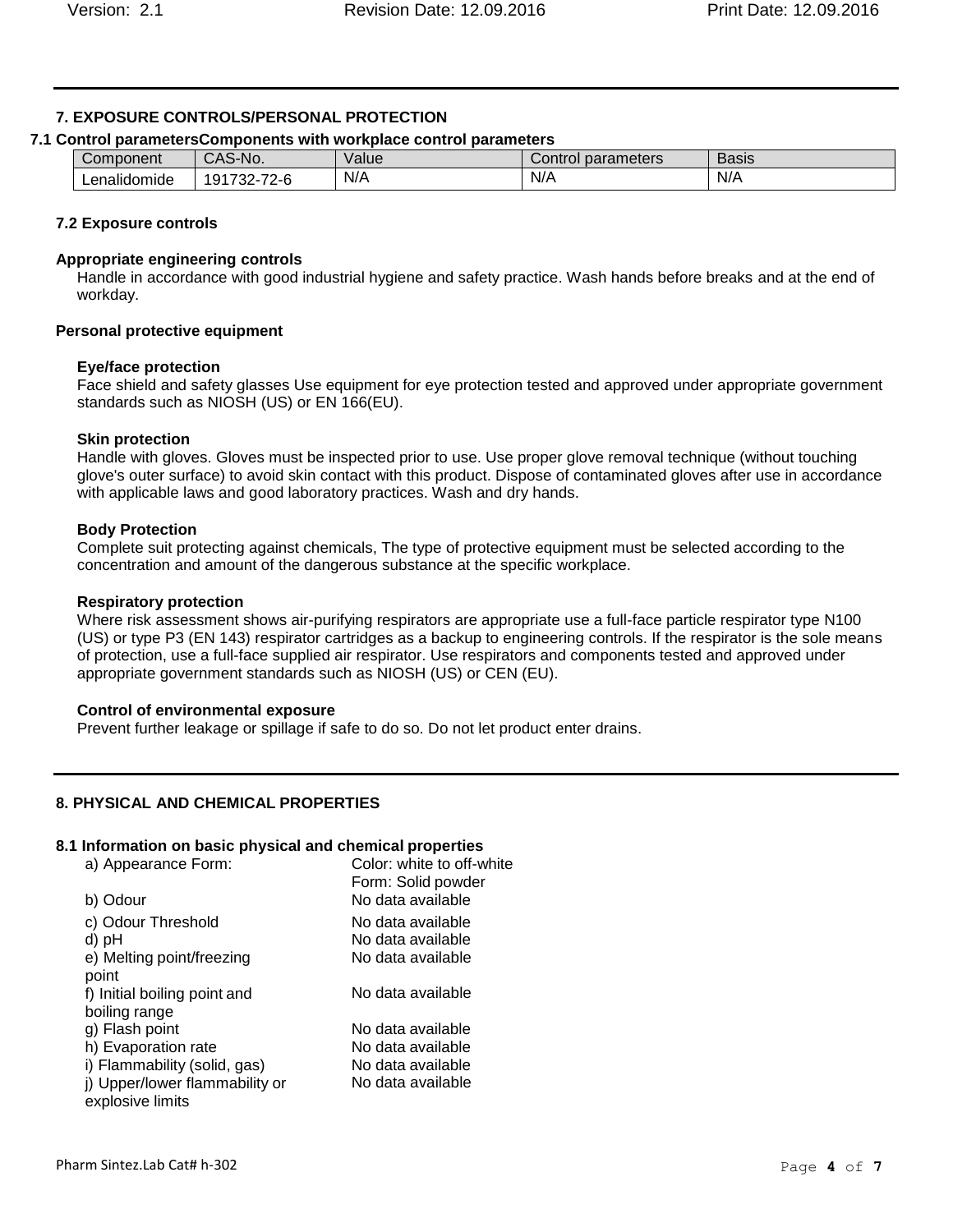| k) Vapour pressure<br>I) Vapour density  | No data available<br>No data available |
|------------------------------------------|----------------------------------------|
| m) Relative density                      | No data available                      |
| n) Water solubility                      | Insoluble                              |
| o) Partition coefficient: noctanol/water |                                        |
| log Pow: > 99                            |                                        |
| p) Auto-ignition temperature             | No data available                      |
| q) Decomposition temperature             | No data available                      |
| r) Viscosity                             | No data available                      |
| s) Explosive properties                  | No data available                      |
| t) Oxidizing properties                  | No data available                      |

#### **8.2 Other safety information**

No data available

## **9. STABILITY AND REACTIVITY**

- **9.1 Reactivity :** No data available
- **9.2 Chemical stability:** Stable under recommended storage conditions.
- **9.3 Possibility of hazardous reactions:** No data available
- **9.4 Conditions to avoid:** No data available
- **9.5 Incompatible materials:** No data available

### **9.6 Hazardous decomposition products** Hazardous decomposition products formed under fire conditions. - Carbon oxides, Nitrogen oxides (NOx) Other decomposition products - No data available In the event of fire: see section 5

### **10. TOXICOLOGICAL INFORMATION**

#### **10.1 Information on toxicological effects**

| <b>Acute toxicity</b> | No data available                 |
|-----------------------|-----------------------------------|
| Inhalation:           | No data available                 |
| Inhalation:           | Irritating to respiratory system. |
| Dermal                | No data available                 |

**Skin corrosion/irritation:** No data available **Serious eye damage/eye irritation:** No data available

#### **Respiratory or skin sensitisation Germ cell mutagenicity:** No data available

Hamster: No data available Lungs: No data available Cytogenetic analysis: No data available Mouse: No data available Micronucleus test: No data available

### **Carcinogenicity**

IARC: No component of this product present at levels greater than or equal to 0.1% is identified as probable, possible or confirmed human carcinogen by IARC.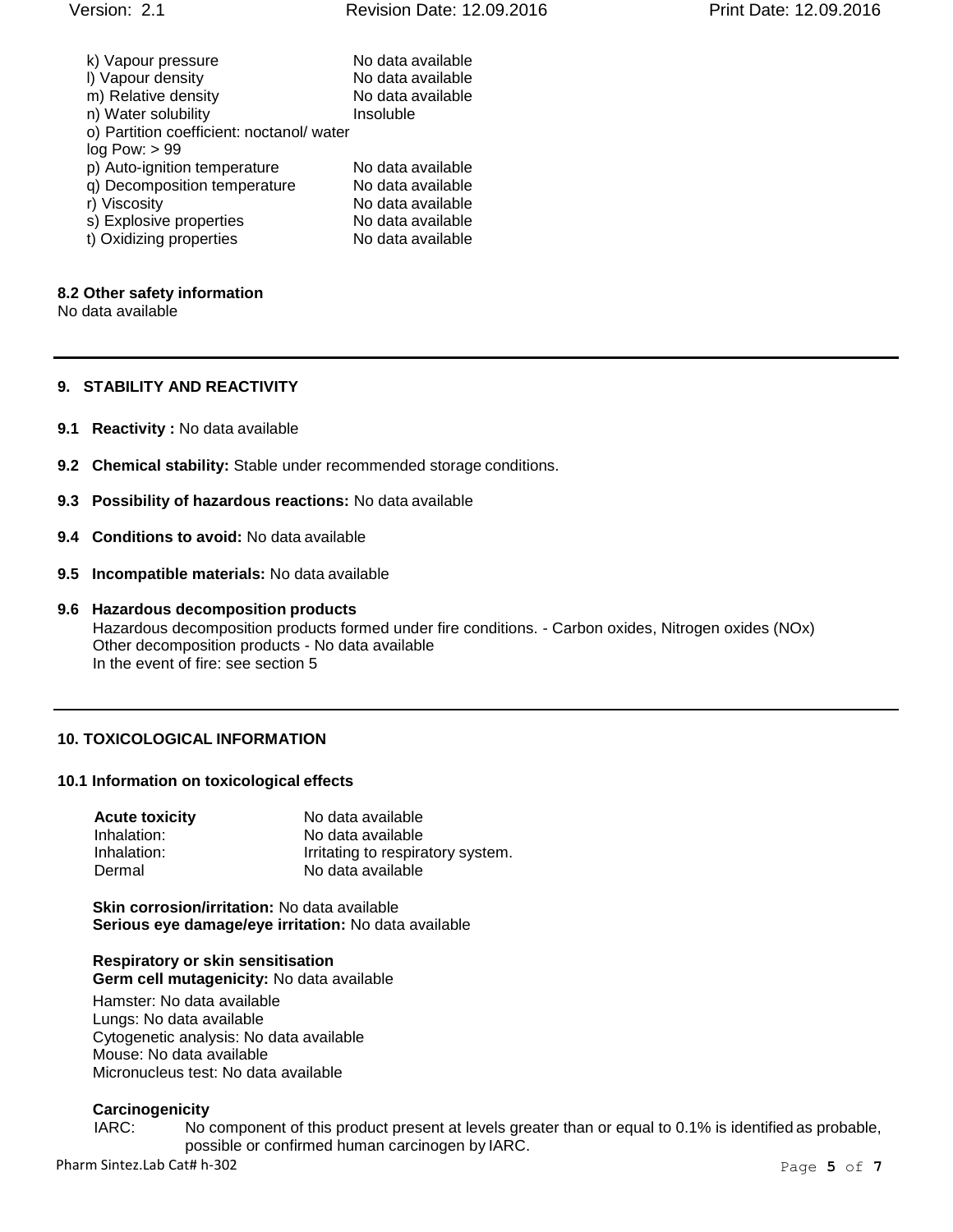- NTP: No component of this product present at levels greater than or equal to 0.1% is identified as a known or anticipated carcinogen by NTP.
- OSHA: No component of this product present at levels greater than or equal to 0.1% is identified as a carcinogen or potential carcinogen by OSHA.

## **Reproductive toxicity**

Reproductive toxicity - Rat - No data available Maternal Effects: No data available Reproductive toxicity - Rat - No data available Effects on Newborn: No data available Developmental Toxicity - Rat - No data available Specific Developmental Abnormalities: No data available

**Specific target organ toxicity - single exposure** Inhalation - May cause respiratory irritation.

### **Specific target organ toxicity - repeated exposure:** No data available

## **Aspiration hazard:** No data available

## **Additional Information**

RTECS: DA8340700 Alopecia., Liver injury may occur., Kidney injury may occur., Nausea, Headache, Vomiting, bone marrow depression Stomach - Irregularities - No data available Central nervous system - No data available Kidney - Irregularities - No data available Heart - Irregularities - No data available Stomach - Irregularities - No data available Stomach - Irregularities - No data available Kidney - Irregularities - No data available Stomach - Irregularities - No data available

### **11. ECOLOGICAL INFORMATION**

### **11.1 Toxicity:** No data available

- **11.2 Persistence and degradability:** No data available
- **11.3 Bioaccumulative potential:** No data available
- **11.4 Mobility in soil:** No data available

# **11.5 Results of PBT and vPvB assessment**

- PBT/vPvB assessment not available as chemical safety assessment not required/not conducted
- **11.6 Other adverse effects:** No data available

## **12. DISPOSAL CONSIDERATIONS**

## **12.1 Waste treatment methods**

### **Product**

Offer surplus and non-recyclable solutions to a licensed disposal company. Contact a licensed professional waste disposal service to dispose of this material. Dissolve or mix the material with a combustible solvent and burn in a chemical incinerator equipped with an afterburner and scrubber.

## **Contaminated packaging**

Dispose of as unused product.

### **13. TRANSPORT INFORMATION**

**DOT (US):** Not dangerous goods